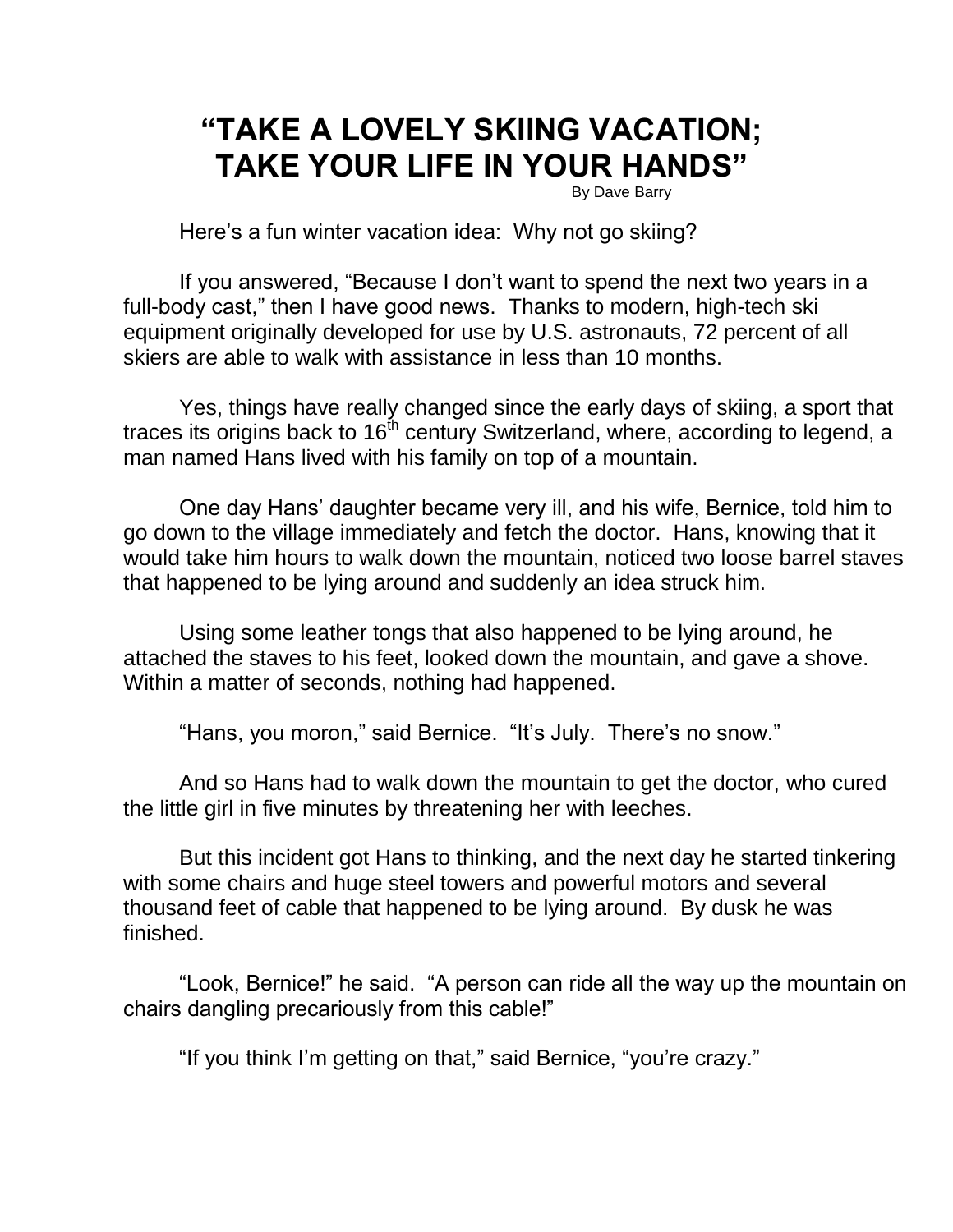"I'm not talking about us," said Hans. "We'll stay safely on the ground and collect large sums of money."

And thus the modern ski industry was born. Today there are thousands of ski areas, and as of 8 a.m. today every single one of them had excellent skiing conditions, as measured by the Official Ski Area Rating system, in which each area objectively rates its own conditions on a standardized scale that ranges from Superb (defined as "snow or at least cold mud clearly visible in places") all the way down to the lowest ranking: Very Good (defined as "this ski resort is located in Puerto Rico").

Because different skiers have different abilities, ski resorts offer a variety of slopes, which are color-coded according to degree of difficulty, as follows:

> Green – Steep Blue -- Steep Black – Steep

If you're a beginner, you want to avoid the steep slopes. I would rule out Colorado altogether. One time I went skiing at the swank Colorado resort of Aspen, and the ski slope there turned out to be a cliff. Not coincidentally, Aspen is the home of world-class knee-injury clinic. It's located right at the base of the mountain; the surgeons just stand around the operating room, scalpels in hand, chatting about golf, and every few minutes there's a scream, and a new patient comes crashing through the roof.

Of course, to reach that level of expertise, you'll need to take lessons. Most ski areas have ski schools, where an instructor will assign you to a class of students who are of approximately the same age, skill level and athletic ability as you, except that they are all secretly members of the Olympic slalom team.

You'll see what I mean. The instructor will get you all up on top of the mountain, then say, "Follow me!" and start skiing sedately down, making graceful turns, totally under control. Your classmates, after exchanging the secret Olympic wink, will appear as though they have never done anything like this before. Some will even f all down, but they'll get right up again as though it's no big deal.

You'll think, "How hard can this be?"